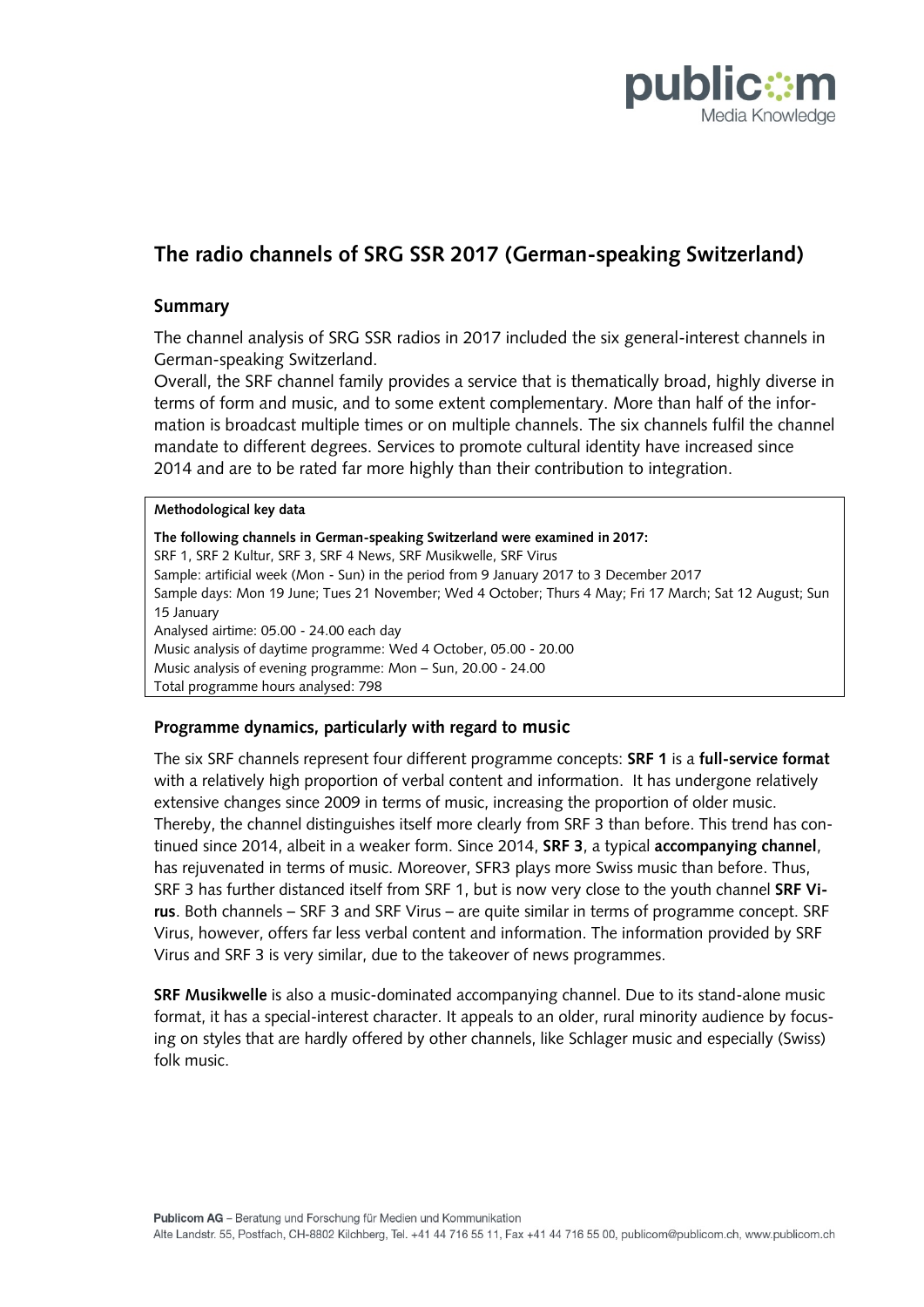

**SRF 2 Kultur** is a **culture channel** with a high proportion of verbal content. Its music format is based on classical music with additions from the field of jazz. The strong **international focus** of its information content is characteristic of SRF 2. However, this focus is not quite as pronounced as in previous years.

**SRF 4 News** is the information channel of Radio SRF. During the period under review, it almost exclusively broadcast word content. Its main thematic focus is (international) politics; economics also plays a comparatively large role, whereas cultural topics are almost entirely absent. Thus, the channel also somewhat differs from the other SRF channels in terms of covered topics. The way information is presented is also characteristic: SRF 4 News heavily relies on dialogic forms as well as longer reports and features.

SRF 4 News occupies a special position within the SRF broadcasting family and is a valuable addition to the music-dominated channels thanks to the density and breadth of the information it provides. SRF 1, SRF 2 Kultur and SRF Musikwelle **complement** one another, among other things, in terms of music format. This does not really apply to SRF 3 and SRF Virus. There is also a certain level of complementarity when it comes to information and main topics, although **at least 55%** of the information which airs in the broadcasting family (on other channels) is **repeated content**.

#### **High editorial quality, redundancies in current information**

**Information** is one of Radio SRF's core competencies. This is reflected not only in the fact that one of the channels (SRF 4 News) almost exclusively broadcasts information and that others (SRF 1, SRF 2 Kultur) place a very high emphasis on information, but also in the fact that great effort is put into the treatment of this information. The channels with a high proportion of verbal content benefit in particular from this **high editorial quality**: SRF 1, SRF 2 Kultur and especially SRF 4 News do not merely provide facts, but put them into context and elucidate the backgrounds. Thereby, they (more often than the other SRF channels) rely on sophisticated journalistic formats such as correspondent reports, commentaries, expert interviews, or on-site reporting. Even though all the channels in principle benefit from the editorial quality due to cross-repeating contributions, there are differences: Within the two channels with the lowest proportion of information (SRF 3 and SRF Virus), the editorial quality does not reach the level of SRF 4 News or SRF 2 Kultur.

Individual channels may have thematic focuses, but all of them offer a broad **range of topics**. With the exception of SRF 2 Kultur, however, politics plays the main role in all channels. In particular, SRF 4 News and SRF Musikwelle dedicate almost half the broadcast time spent on information to political topics. Societal, economic and cultural topics are included in the information provided by all channels. This also applies to the classic tabloid topics (bad news/human interest), which do not occupy much space, however. In terms of **thematic variety** across all SRF channels,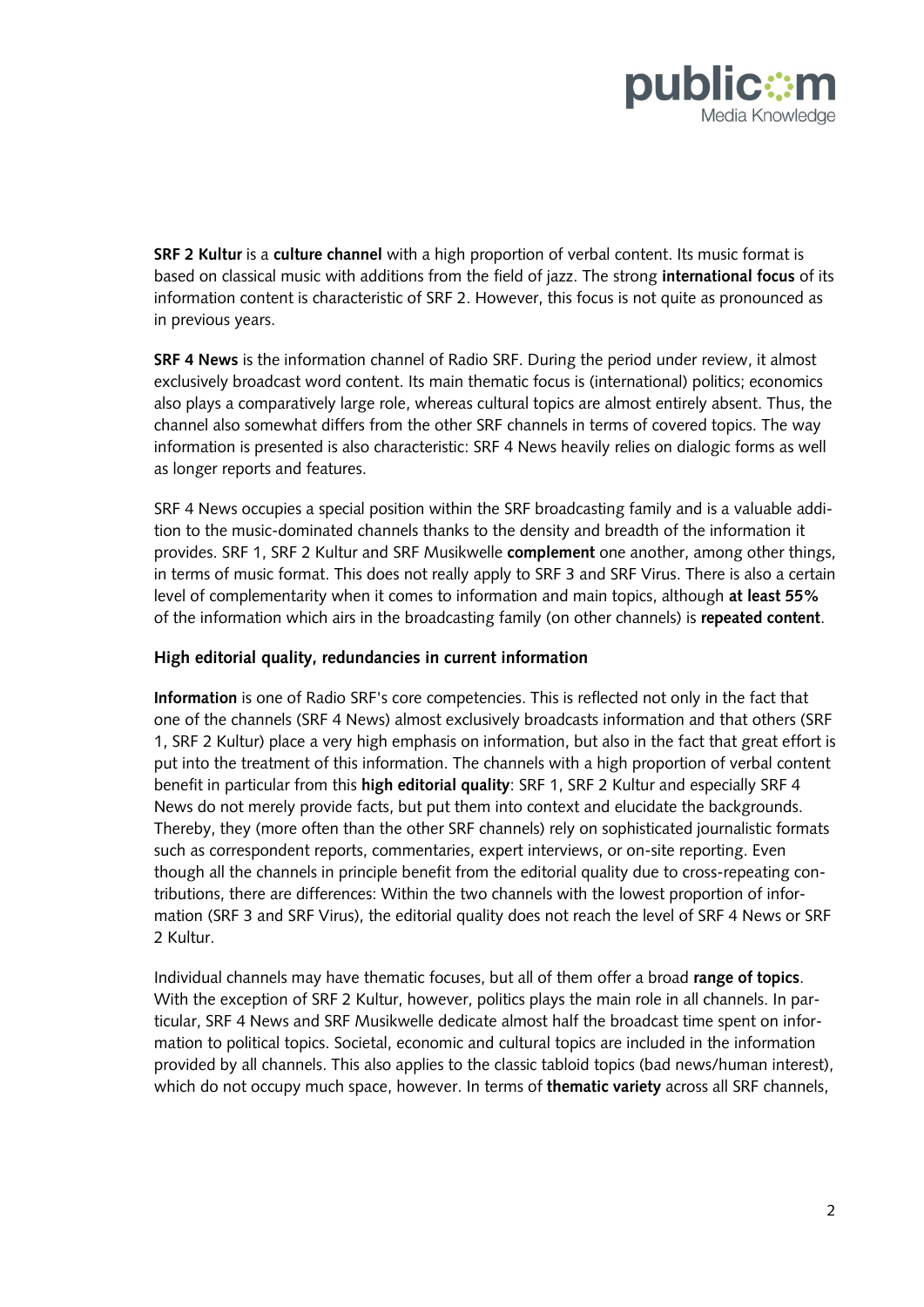

the complementary thematic emphases contribute to the thematic diversity. SRF 2 Kultur naturally takes the lead when it comes to culture, while SRF 3 promotes sport and SRF 4 News stands for politics. However, thematic variety does not necessarily mean that the channels also cover a broad variety of events. Since most current information is centrally processed, the **selection of covered events** is also largely controlled **centrally**. This and the high proportion of repetitions also promote a certain **homogenisation** of the information content, which is also reflected, for example, in the structural similarity of topics for most SRF stations.

There has been little change in terms of the diversity of journalistic formats in comparison to previous survey years. However, the variety of topics has somewhat declined since 2014, because political topics gained even more weight in 2017.

#### **Federal and cantonal authorities more frequently in focus than non-executive protagonists**

Most SRF channels report far more frequently on the **authorities** and their activities than on legislative representatives or political parties. Information on Swiss topics focuses on the activities of the Federal Council and Federal Departments. Cantonal and local authorities are also frequently in focus. With the exception of the Central Swiss regional news (Regionaljournal Zentralschweiz), **regional news** reporting is particularly **closely associated with the authorities** – as indicated in the surveys in previous years. They exceed most private radio channels in German-speaking Switzerland in this respect.

Diversity of opinion can be achieved on the one hand by focusing on **protagonists of different party-political directions**, and on the other hand by a balanced consideration of the different actors as sources of information (e.g. in quotations, original statements or interviews). The SRF channels mostly distribute their attention to the entire spectrum of parties. In the analysed artificial week, however, the **FDP** (Free Democratic Party) shows up somewhat more frequently, which is attributable to the specific events taking place in the autumn (Federal Council by-election). The clear decline in diversity of opinion since 2014 could be associated with this specific constellation of events.

It is another question whether the **range** of different opinions and perspectives is apparent to an average audience that listens to the channels selectively. This is the case when controversial opinions and different perspectives are referred to in a given thematic context. This **orientation service**, which requires correspondingly more complex treatment formats, is provided by SRF channels in different ways. This is rarely the case for SRF 2 Kultur, SRF 3 and SRF Virus. The corresponding orientation services of these SRF channels are relatively modest and are scarcely different from the private commercial providers. However, **SRF 1** and **SRF 4 News** in particular offer their audiences an overview of the different positions on a controversial topic comparatively often, making a major contribution to how the public form their opinions.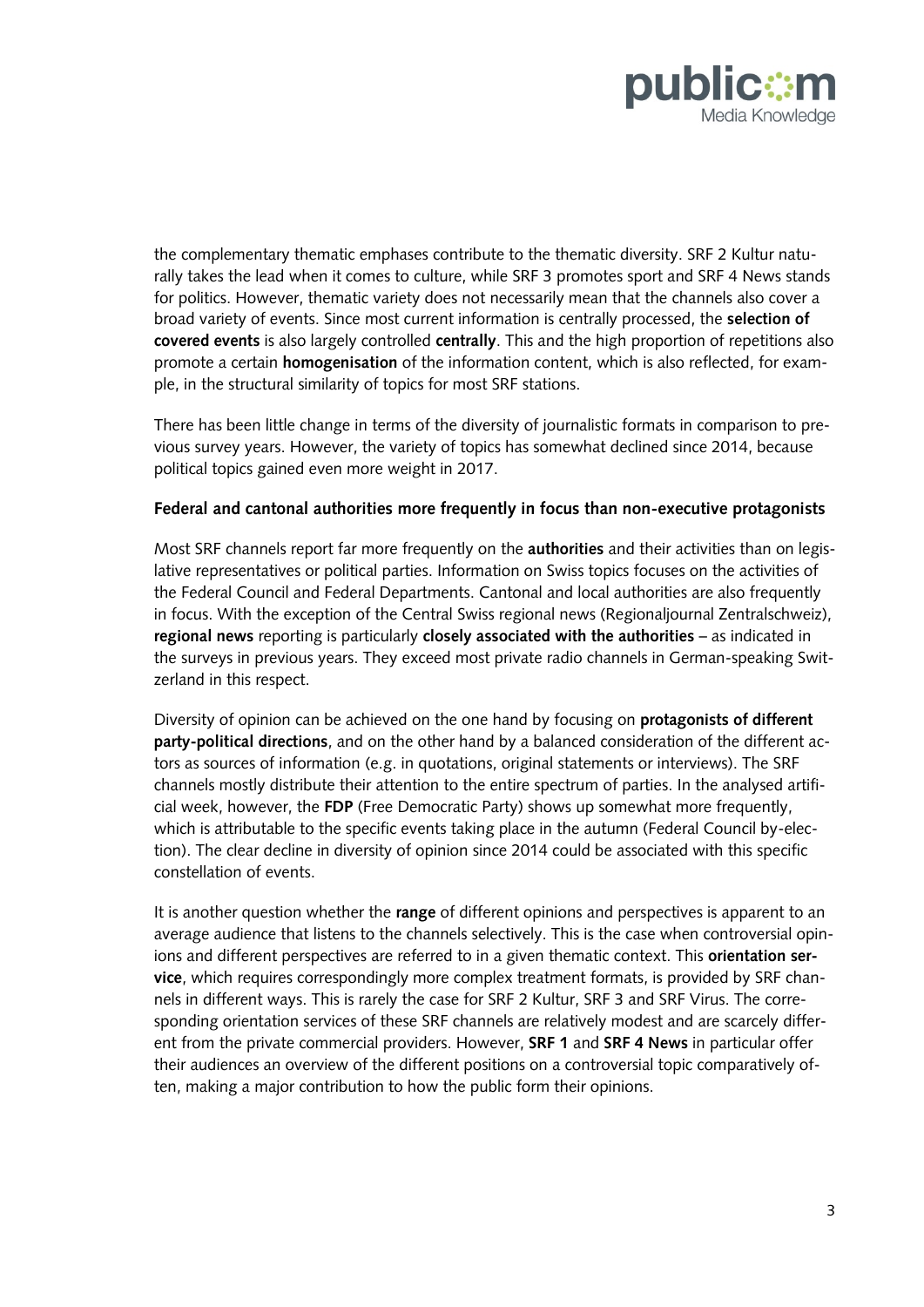

### **Consideration of the other language regions stagnates despite "Cassis effect"**

A major argument for SRG's fee charter is its integration mandate. Particularly high standards therefore apply to **integration services**. Previous surveys have regularly recorded deficits in this area. The new SRG licence therefore lays down more specific requirements for the integration mandate.

However, the current survey does little to refute the previous findings. The SRF radio channels are supposed to provide a fundamental integration service by helping to increase knowledge of **other parts of the country**, reporting on events in other language regions. There has been a mixture of progress and setbacks since the last survey of German-speaking Swiss SRG channels (2014). Although the SRF channels reported more often on Italian-speaking Switzerland in 2017 than in 2014, this is down to the fact that the FDP brought in Ticino candidate Ignazio Cassis for the Federal Council by-election. Italian-speaking Switzerland was therefore more in focus in journalism for a short period of time. However, this increased attention to Ticino was at the cost of French-speaking Switzerland, which has suffered a drop in attention since 2014. The bottom line is that only a modest **two percent** of the information broadcast on the SRF radio channels is dedicated to the other language regions. When looking at all the channels together, attention to events in the Romandie or Ticino has **stalled at a low level** since 2014, despite the "Cassis effect".

A similar situation applies when it comes to consideration of the **foreign population resident** in Switzerland. Although this group makes up almost a quarter of the population, it is only **weakly represented** on the SRF channels. If there is a lack of event input to which the editorial teams can react, it is highly unlikely that there will be any reporting about foreigners. Consideration of the foreign resident population on SRF radio channels is extremely modest overall, at least in the analysed artificial week. A mere one percent of the information services focuses on the foreign resident population. And it is even rarer for this group to be given the chance to make their own voices heard on issues.

It is hard to use the content analysis to work out whether the SRF radio channels are contributing to the fulfilment of further **integration objectives** such as exchange between religions and cultures, the integration of foreigners and contact with the Swiss nationals living abroad. This analysis can only determine if these topics are addressed on the channels. The 2017 survey confirms the results of previous studies, indicating that these topics are rarely addressed and coverage almost entirely depends on the random occurrence of events.